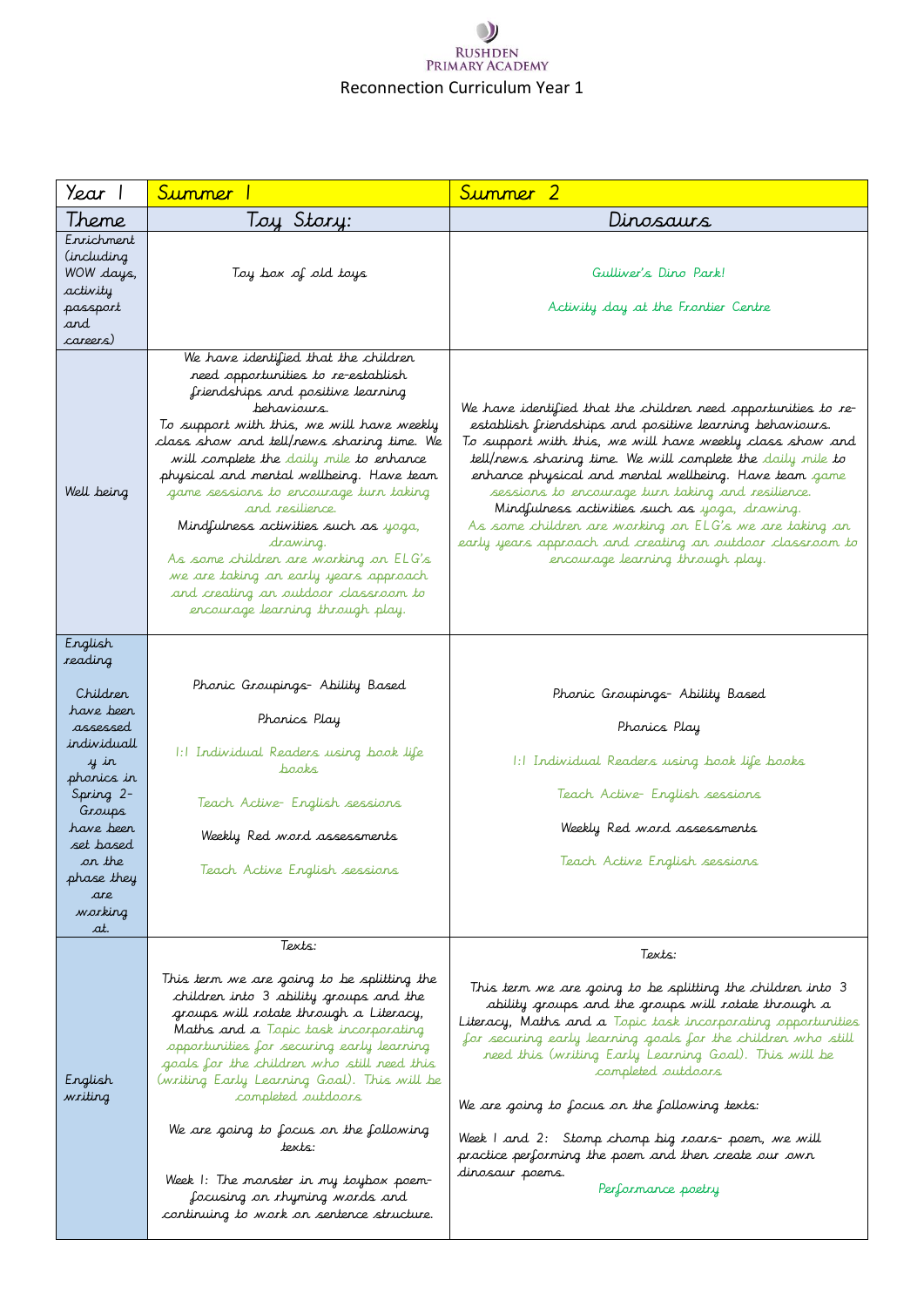## $\bullet$ RUSHDEN<br>PRIMARY ACADEMY Reconnection Curriculum Year 1

|       | Week 2 and 3: The magical toybox-<br>focusing on character description and<br>creating their own toy adventure.                                                                                                                                                                                                                                                                                                                                                                                                                                                                                                                                                                                                                                                                                                                                                                                                                                                                                                                                                                                                                                                                                                                                                                                                   | Week 3 and 4: The dinosaur who lost his roar- we will<br>write a range on sentences about Sid's story and what we<br>can do to be a good friend.                                                                                                                                                                                                                                                                                                                                                                                                                                                                                                                                                                                                                                                                                                                                                                                                                                                                                                                                                                                                                                                                   |
|-------|-------------------------------------------------------------------------------------------------------------------------------------------------------------------------------------------------------------------------------------------------------------------------------------------------------------------------------------------------------------------------------------------------------------------------------------------------------------------------------------------------------------------------------------------------------------------------------------------------------------------------------------------------------------------------------------------------------------------------------------------------------------------------------------------------------------------------------------------------------------------------------------------------------------------------------------------------------------------------------------------------------------------------------------------------------------------------------------------------------------------------------------------------------------------------------------------------------------------------------------------------------------------------------------------------------------------|--------------------------------------------------------------------------------------------------------------------------------------------------------------------------------------------------------------------------------------------------------------------------------------------------------------------------------------------------------------------------------------------------------------------------------------------------------------------------------------------------------------------------------------------------------------------------------------------------------------------------------------------------------------------------------------------------------------------------------------------------------------------------------------------------------------------------------------------------------------------------------------------------------------------------------------------------------------------------------------------------------------------------------------------------------------------------------------------------------------------------------------------------------------------------------------------------------------------|
|       | Week 4 and 5: Where's my teddy- we will<br>go or a<br>Local woodland visit where the children<br>will help search for the teddy. They will<br>make posters to help describe what the<br>teddy looks like to get others to help find                                                                                                                                                                                                                                                                                                                                                                                                                                                                                                                                                                                                                                                                                                                                                                                                                                                                                                                                                                                                                                                                               | Week 5 and 6: Non-fiction- write our own dinosaur fact<br>file.<br>Other supporting texts include:                                                                                                                                                                                                                                                                                                                                                                                                                                                                                                                                                                                                                                                                                                                                                                                                                                                                                                                                                                                                                                                                                                                 |
|       | it.                                                                                                                                                                                                                                                                                                                                                                                                                                                                                                                                                                                                                                                                                                                                                                                                                                                                                                                                                                                                                                                                                                                                                                                                                                                                                                               | Harry and his bucket full of dinosaurs<br>The dinosaur diary.                                                                                                                                                                                                                                                                                                                                                                                                                                                                                                                                                                                                                                                                                                                                                                                                                                                                                                                                                                                                                                                                                                                                                      |
|       | Week 6 and 7: Toy story- focusing on<br>plurals and creating and evaluating the<br>success of instructions for building a<br>Lego toy model.                                                                                                                                                                                                                                                                                                                                                                                                                                                                                                                                                                                                                                                                                                                                                                                                                                                                                                                                                                                                                                                                                                                                                                      | We will continue working through Active English on the<br>following sessions that are spelling based:                                                                                                                                                                                                                                                                                                                                                                                                                                                                                                                                                                                                                                                                                                                                                                                                                                                                                                                                                                                                                                                                                                              |
|       | Other supporting texts include:<br>Toys in space                                                                                                                                                                                                                                                                                                                                                                                                                                                                                                                                                                                                                                                                                                                                                                                                                                                                                                                                                                                                                                                                                                                                                                                                                                                                  | Side to side, up and down<br>Karate Kid<br>Water painting.                                                                                                                                                                                                                                                                                                                                                                                                                                                                                                                                                                                                                                                                                                                                                                                                                                                                                                                                                                                                                                                                                                                                                         |
|       | Each week we will be outside teaching<br>Active English Sessions focusing on<br>handwriting. These will include:<br>Alphabet Agility<br>Karate Kid<br>Pass the bear bag<br>Peg Tower                                                                                                                                                                                                                                                                                                                                                                                                                                                                                                                                                                                                                                                                                                                                                                                                                                                                                                                                                                                                                                                                                                                              |                                                                                                                                                                                                                                                                                                                                                                                                                                                                                                                                                                                                                                                                                                                                                                                                                                                                                                                                                                                                                                                                                                                                                                                                                    |
| Maths | This term we are going to be splitting the<br>children into 3 ability groups and the<br>groups will rotate through a Literacy,<br>Maths and a Topic task incorporating<br>opportunities for securing early learning<br>goals for the children who still need this.<br>This will be completed outdoors<br>Over this term we will be covering the<br>following skills in our maths sessions:<br>Count within 100 forwards and<br>backwards starting with any<br>rumber<br>Reason and compare numbers to<br>20 using vocabulary including<br>greater then, less than, equal to,<br>more than, less than.<br>Develop fluency with our number<br>$\bullet$<br>bonds and addition facts to 10.<br>Count forwards and backwards<br>in multiples of 2's, 5's and 10's<br>and count forwards and<br>backwards through the odd<br>rumbers.<br>We will be working through these at a<br>pace guided by the children's progress<br>and needs to support them in securing<br>the key mathematical skills.<br>Range of Active Maths activities including<br>creating a washing line with pairs of<br>socks numbered in 2s, 5s and 10s.<br>Addition and subtraction using counting<br>resources found outside such as stones,<br>twigs etc and write the sums in chalk on<br>the floor. Practicing number formation in<br>chalk. | This term we are going to be splitting the children into 3<br>ability groups and the groups will rotate through a<br>Literacy, Maths and a Topic task incorporating opportunities<br>for securing early learning goals for the children who still<br>need this. This will be completed outdoors<br>Over this term we will be covering the following skills in<br>our maths sessions:<br>Create 10 using 2 parts and partition numbers to<br>10 into parts.<br>Recognise odd and even numbers.<br>Read, Write and solve number sentences using the<br>addition, subtraction and equals symbols.<br>We will be working through these at a pace guided by<br>the children's progress and needs to support them in<br>securing the key mathematical skills.<br>Range of Active Maths activities including measuring<br>dinosaur foot prints, ordering numbers on dinosaur prints<br>and ardering the prints by size. Other maths activities<br>including creating a washing line with pairs of socks<br>rumbered in 2s, 5s and 10s. Addition and subtraction<br>using counting resources found outside such as stones,<br>twigs etc and write the sums in chalk on the floor.<br>Practicing number formation in chalk. |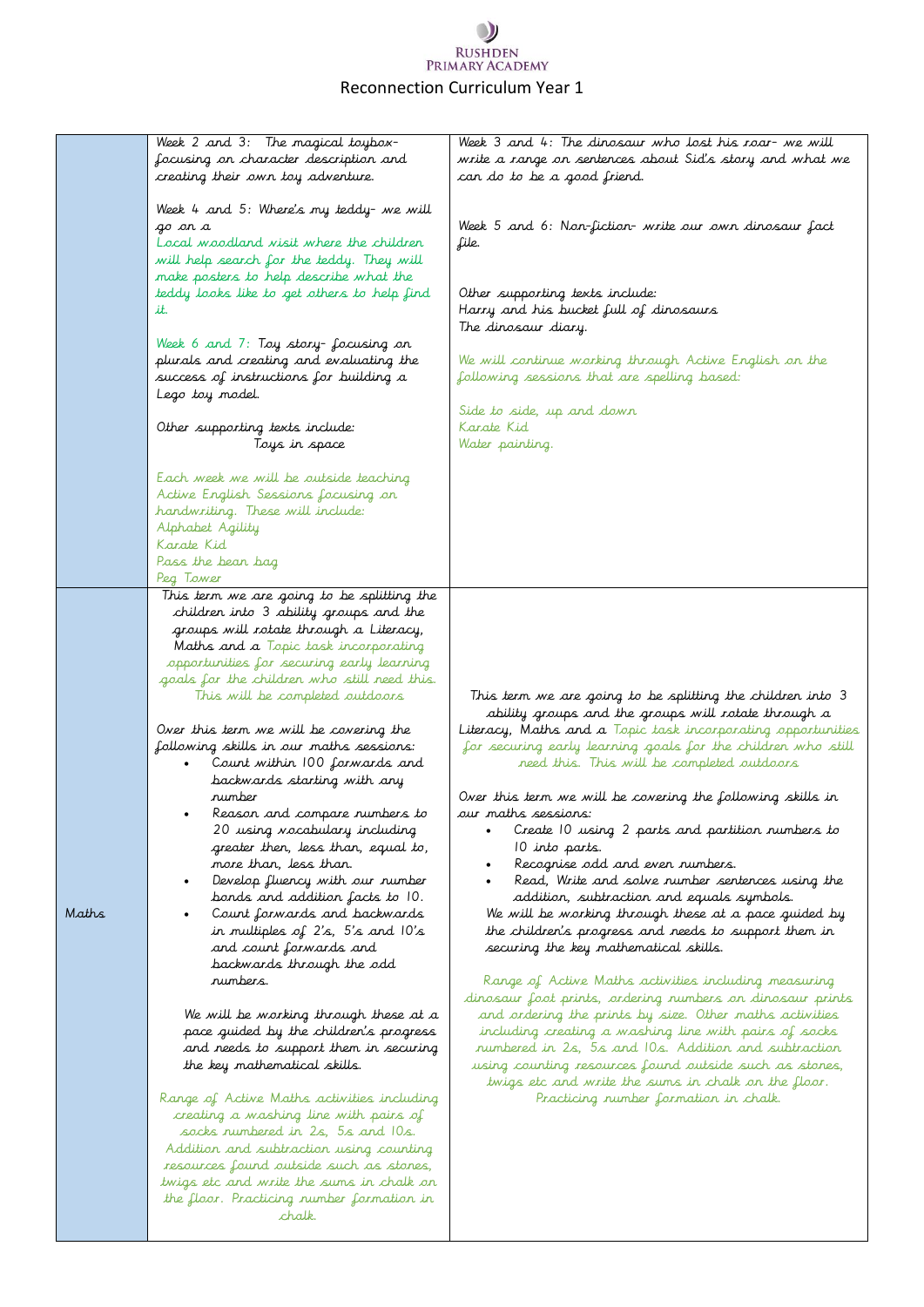## $\cup$ RUSHDEN<br>PRIMARY ACADEMY Reconnection Curriculum Year 1

| Science   | Our topic is Materials - we will be<br>practicing describing and grouping<br>different materials.<br>Sorting materials/Materials hunt in the<br>playground<br>We will create an outdoor den for a<br>favourite toy - thinking about the best<br>materials and discussing the materials<br>properties.                                                                                                                                                                                                                                                                                                                                                                                                                                                                                                                                                                                                                                                                                                                                                                                                                                                                                                                                    | Our topic is Animals - we will be naming and comparing<br>similarities and differences of fish, amphibians, reptiles,<br>birds and mammals including pets. Animal<br>treasure/scavenger hunt (science related clues to find<br>animal). We will identify, draw and label the basic parts of<br>the human body such as arms, legs, eyes, ears etc. Draw<br>around each other in chalk on playground - label body<br>parts                                                                                                                                                                                                                                                                                                                                                                                                                                                                                                                                                                                                                                  |
|-----------|------------------------------------------------------------------------------------------------------------------------------------------------------------------------------------------------------------------------------------------------------------------------------------------------------------------------------------------------------------------------------------------------------------------------------------------------------------------------------------------------------------------------------------------------------------------------------------------------------------------------------------------------------------------------------------------------------------------------------------------------------------------------------------------------------------------------------------------------------------------------------------------------------------------------------------------------------------------------------------------------------------------------------------------------------------------------------------------------------------------------------------------------------------------------------------------------------------------------------------------|-----------------------------------------------------------------------------------------------------------------------------------------------------------------------------------------------------------------------------------------------------------------------------------------------------------------------------------------------------------------------------------------------------------------------------------------------------------------------------------------------------------------------------------------------------------------------------------------------------------------------------------------------------------------------------------------------------------------------------------------------------------------------------------------------------------------------------------------------------------------------------------------------------------------------------------------------------------------------------------------------------------------------------------------------------------|
| Computing | $E-$ safety<br>Digital media- Digital painting<br>its exciting range of creative tools with<br>your learners. Empower them to create<br>their own paintings, while getting<br>inspiration from a range of other artists.<br>Conclude by asking them to consider their<br>preferences when painting with, and<br>without, the use of digital devices.<br><u>Unit guide</u><br>Learning graph<br>Lessons<br>Lesson I How can we paint using<br>computers?<br>Lesson 2 Using shapes and lines<br>Lesson 3 Making careful choices<br>Lesson 4 Why did I choose that?<br>Lesson 5 Painting all by myself<br>Lesson 6 Comparing computer art and<br>painting<br>Suggested activities: in pairs or groups,<br>design a toy and then draw it (challenge<br>in 3D) then compare real to digital. Please<br>use the Microsoft tools in the first<br>instance if possible.<br>Suggested Websites<br>https://photofunia_com/?scrlybrkr=dfelf496<br>https://www.stephen.com/mondrimat/<br>https://www.tate.org.uk/kids/games-<br>quizzes<br>https://www.j2e.com/jit5<br>http://www.tuxpaint.org/<br>Apps- you might use:<br>• Pic Collage<br>• Draw & Tell HD<br>• Doodle Buddy<br>Unplugged activities:<br>https://www.barefootcomputing.org/primary | E-safety<br>Digital media- Digital writing<br>Promote your learners' understanding of the narious aspects<br>of using a computer to create and change text. Learners<br>will familiarise themselves with typing on a keyboard and<br>begin using tools to change the look of their writing, and<br>then they will consider the differences between using a<br>computer and writing on paper to create text.<br><u>Unit guide</u><br>Learning graph<br>Lessons<br>Lesson   Exploring the keyboard<br>Lesson 2 Adding and removing text<br>Lesson 3 Exploring the toolbar<br>Lesson 4 Making changes to text<br>Lesson 5 Explaining my choices<br>Lesson 6 Pencil or keyboard<br>Suggested activities:<br>Write instructions on how to made your clay dinosaur- use<br>MS Ward<br>Suggested Websites<br>https://www.topmarks.co.uk/Search.aspx?q=keyboard%20skil<br>علا<br>https://www.everyschool.co.uk/i.c.t.-key-stage-I-navigation-<br><u>skills.html</u><br>Unplugged activities:<br>https://www.barefootcomputing.org/primary-computing-<br>resources |
| History   | -computing-resources<br>Toys past to present<br>We will be looking at how toys have<br>changed over time and the similarities and<br>differences between them.<br>Box of old fashion toys from a local<br>museum and children to bring in their<br>favourite toys.<br>Pictures of a range of toys hidden outside<br>and the children have a scavenger hunt to<br>find them all                                                                                                                                                                                                                                                                                                                                                                                                                                                                                                                                                                                                                                                                                                                                                                                                                                                           | Not this term                                                                                                                                                                                                                                                                                                                                                                                                                                                                                                                                                                                                                                                                                                                                                                                                                                                                                                                                                                                                                                             |